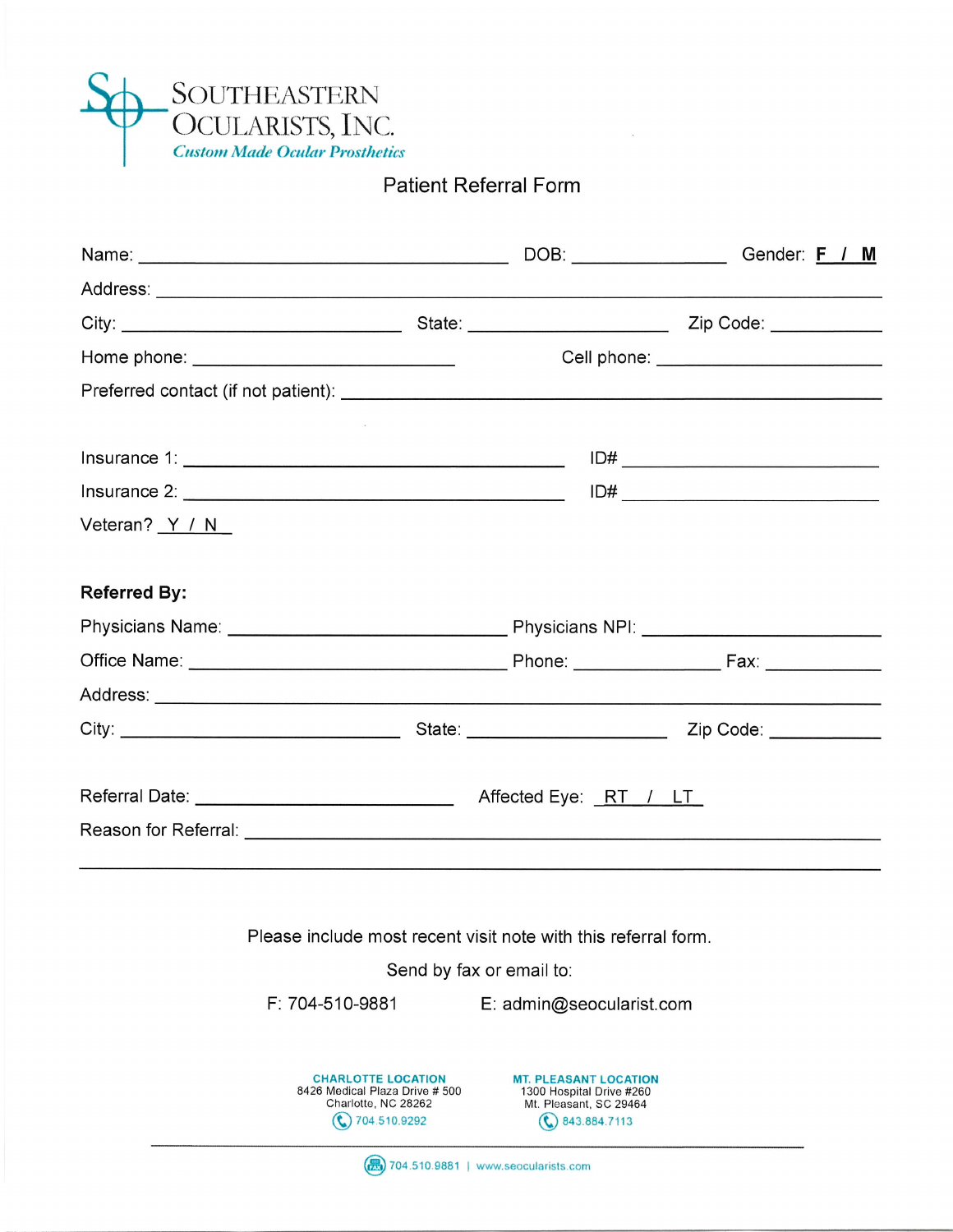

**Patient Name:** Name:

**Diagnosis:** Q11.1 (Other Anophthalmos)

Please fit eye with a Custom Ocular Prosthesis, Conformer or Scleral Shell.

By signing this, I certify that I have examined the patient and have determined that this procedure is medically necessary.

| <b>Physician's Printed Name:</b> | <b>Physician's NPI:</b> |
|----------------------------------|-------------------------|
| <b>Physician's Signature</b>     | Date:                   |

| <b>CHARLOTTE LOCATION</b>      |  |  |  |
|--------------------------------|--|--|--|
| 8426 Medical Plaza Drive # 500 |  |  |  |
| Charlotte, NC 28262            |  |  |  |
| $\binom{6}{1}$ 704.510.9292    |  |  |  |



(a) 704.510.9881 | www.seocularists.com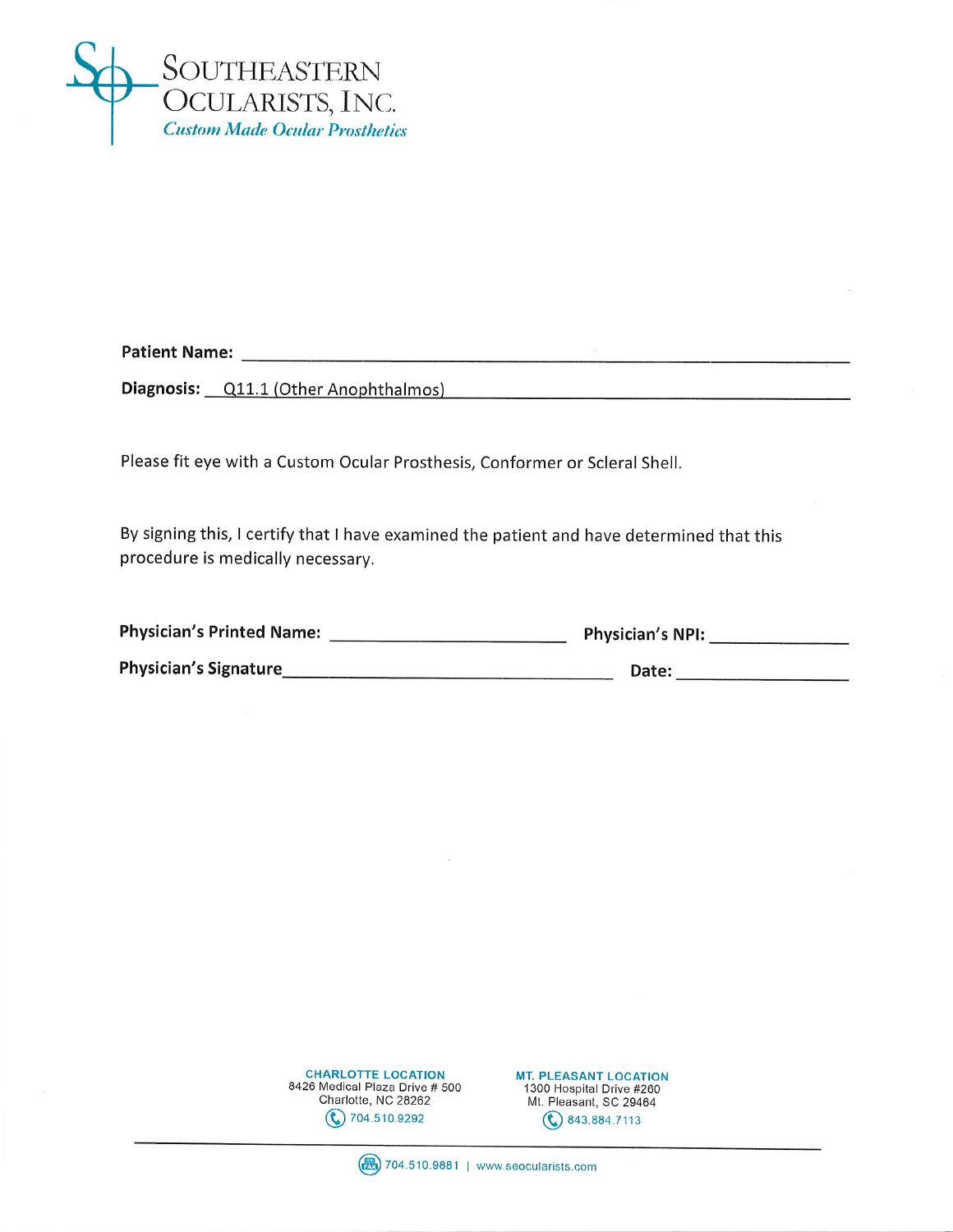

Diagnosis: <u>Q11.1</u> (Other Anophthalmos)

Please adjust custom ocular prosthesis.

By signing this, I certify that I have examined the patient and have determined that this procedure is medically necessary.

| <b>Physician's Printed Name:</b> | <b>Physician's NPI:</b> |
|----------------------------------|-------------------------|
| <b>Physician's Signature</b>     | Date:                   |

**CHARLOTTE LOCATION** 8426 Medical Plaza Drive # 500 Charlotte, NC 28262  $\binom{2}{3}$  704.510.9292

**MT. PLEASANT LOCATION** 1300 Hospital Drive #260 Mt. Pleasant, SC 29464  $\binom{6}{9}$  843.884.7113

(最) 704.510.9881 | www.seocularists.com